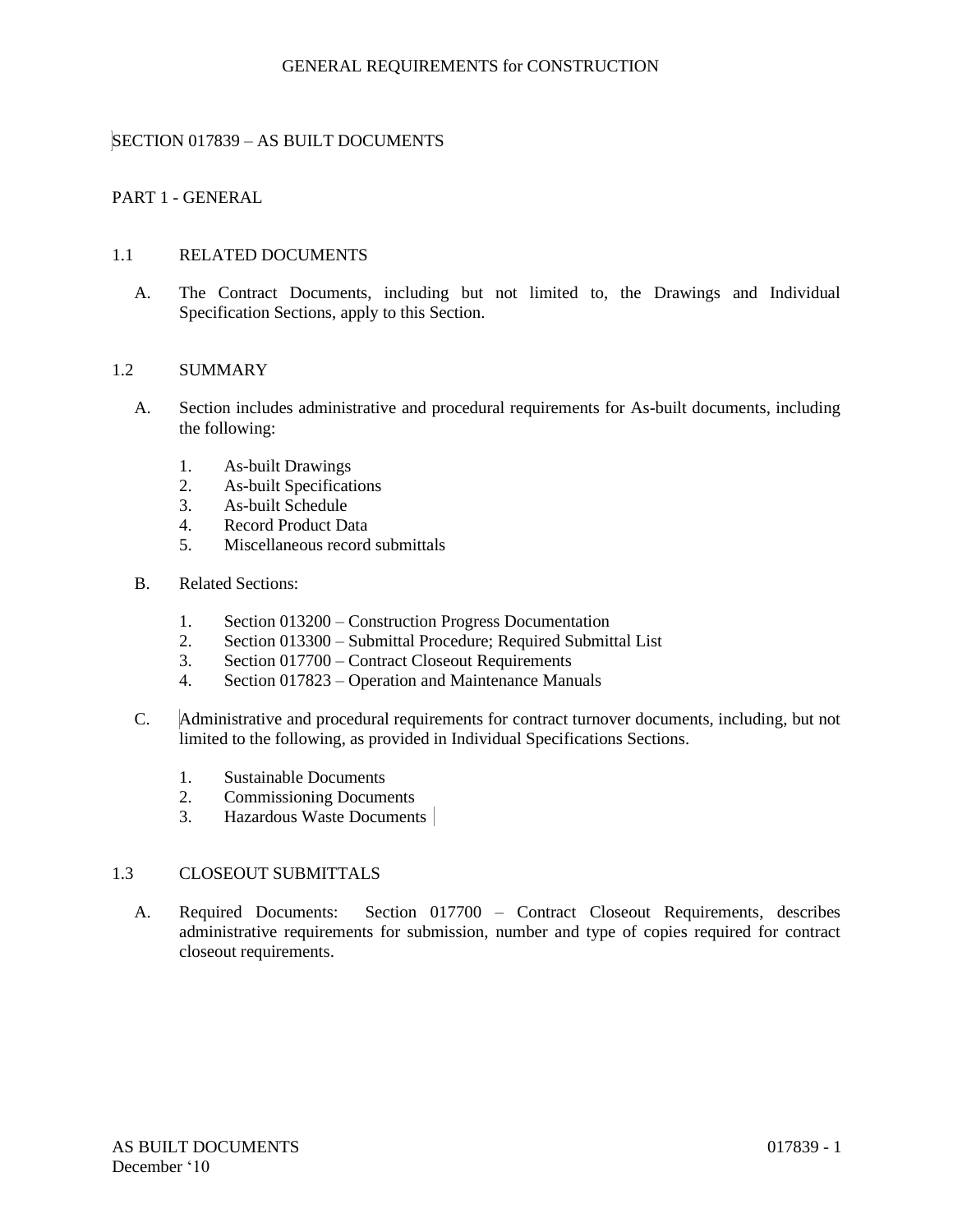### PART 2 - PRODUCTS

### 2.1 AS-BUILT DRAWINGS

- A. As-built Drawings: Maintain one set of marked-up paper copies of the Contract Drawings and Shop Drawings onsite. Review As-built Drawings and shop drawings monthly with the Owner, for approval.
	- 1. Preparation: Daily mark As-built Drawings to show the actual installation where installation varies from that shown originally. Require individual or entity who obtained record data, whether individual or entity is Installer, subcontractor, or similar entity, to provide information for preparation of corresponding marked-up As-built Drawings.
		- a. Give particular attention to information on concealed elements that would be difficult to identify or measure and record later.
		- b. Accurately record information in an acceptable drawing technique.
		- c. Record data as soon as possible after obtaining it.
		- d. Record and check the markup before enclosing concealed installations.
	- 2. Content: Types of items requiring marking include, but are not limited to, the following:
		- a. Dimensional changes to Drawings.
		- b. Revisions to details shown on Drawings.
		- c. Depths of foundations below first floor.
		- d. Locations and depths of underground utilities.
		- e. Revisions to routing of piping and conduits.
		- f. Revisions to electrical circuitry.
		- g. Actual equipment locations.
		- h. Duct size and routing.
		- i. Locations of concealed internal utilities.
		- j. Changes made by Change Order or Change Directive.
		- k. Changes made following the Owner's written orders.
		- l. Details not on the original Contract Drawings.
		- m. Field records for variable and concealed conditions.
		- n. Record information on the Work that is shown only schematically.
	- 3. Mark the Contract Drawings and Shop Drawings completely and accurately. Utilize personnel proficient at recording graphic information in production of marked-up as-built prints.
	- 4. Mark as-built sets with erasable, red-colored pencil. Use other colors to distinguish between changes for different categories of the Work at same location.
	- 5. Mark important additional information that was either shown schematically or omitted from original Drawings.
	- 6. Note Construction Change Directive numbers, alternate numbers, Change Order numbers, and similar identification, where applicable.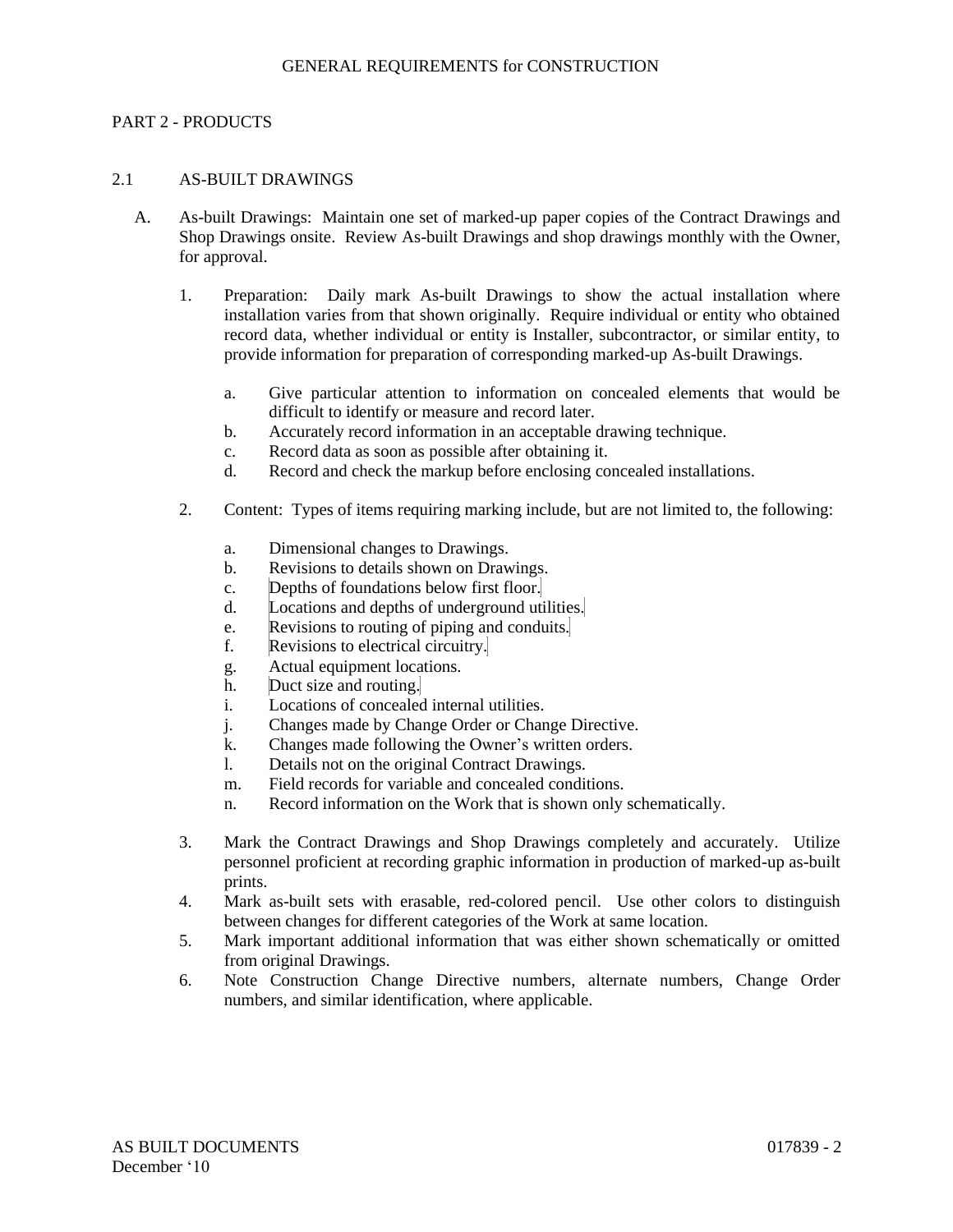## 2.2 AS-BUILT SPECIFICATIONS

- A. Preparation: Mark Specifications to indicate the actual product installation where installation varies from that indicated in Specifications, addenda, and contract modifications.
	- 1. Give particular attention to information on concealed products and installations that cannot be readily identified and recorded later.
	- 2. Mark copy with the proprietary name and model number of products, materials, and equipment furnished, including substitutions and product options selected.
	- 3. Record the name of manufacturer, supplier, Installer, and other information necessary to provide a record of selections made.
	- 4. For each principal product, indicate whether record Product Data has been submitted in operation and maintenance manuals instead of submitted as record Product Data.
	- 5. Note related Change Orders**,** record Product Data**,** and turnover Drawings where applicable.

## 2.3 AS-BUILT SCHEDULE

- A. Final Schedule: Submit to the Owner a final schedule update. The As-built Schedule shall reflect the exact manner in which the project was actually constructed including actual start and finish dates, activities, sequences and logic.
	- 1. The Contractor shall certify the final schedule update as being a true reflection of the way the project was actually constructed.

### 2.4 RECORD PRODUCT DATA

- A. Preparation: Mark Product Data to indicate the actual product installation where installation varies substantially from that indicated in Product Data submittal.
	- 1. Give particular attention to information on concealed products and installations that cannot be readily identified and recorded later.
	- 2. Include significant changes in the product delivered to the Project site and changes in manufacturer's written instructions for installation.
	- 3. Note related Change Orders**,** As-built Specifications, and As-built Drawings where applicable.

#### 2.5 MISCELLANEOUS RECORD SUBMITTALS

- A. Assemble miscellaneous records required by Individual Specification Sections for miscellaneous record keeping and submittal in connection with actual performance of the Work. Bind or file miscellaneous records and identify each, ready for continued use and reference.
- B. Format: Submit miscellaneous record submittals.
	- 1. Include miscellaneous record submittals directory organized by specification section number and title, electronically linked to each item of miscellaneous record submittals.